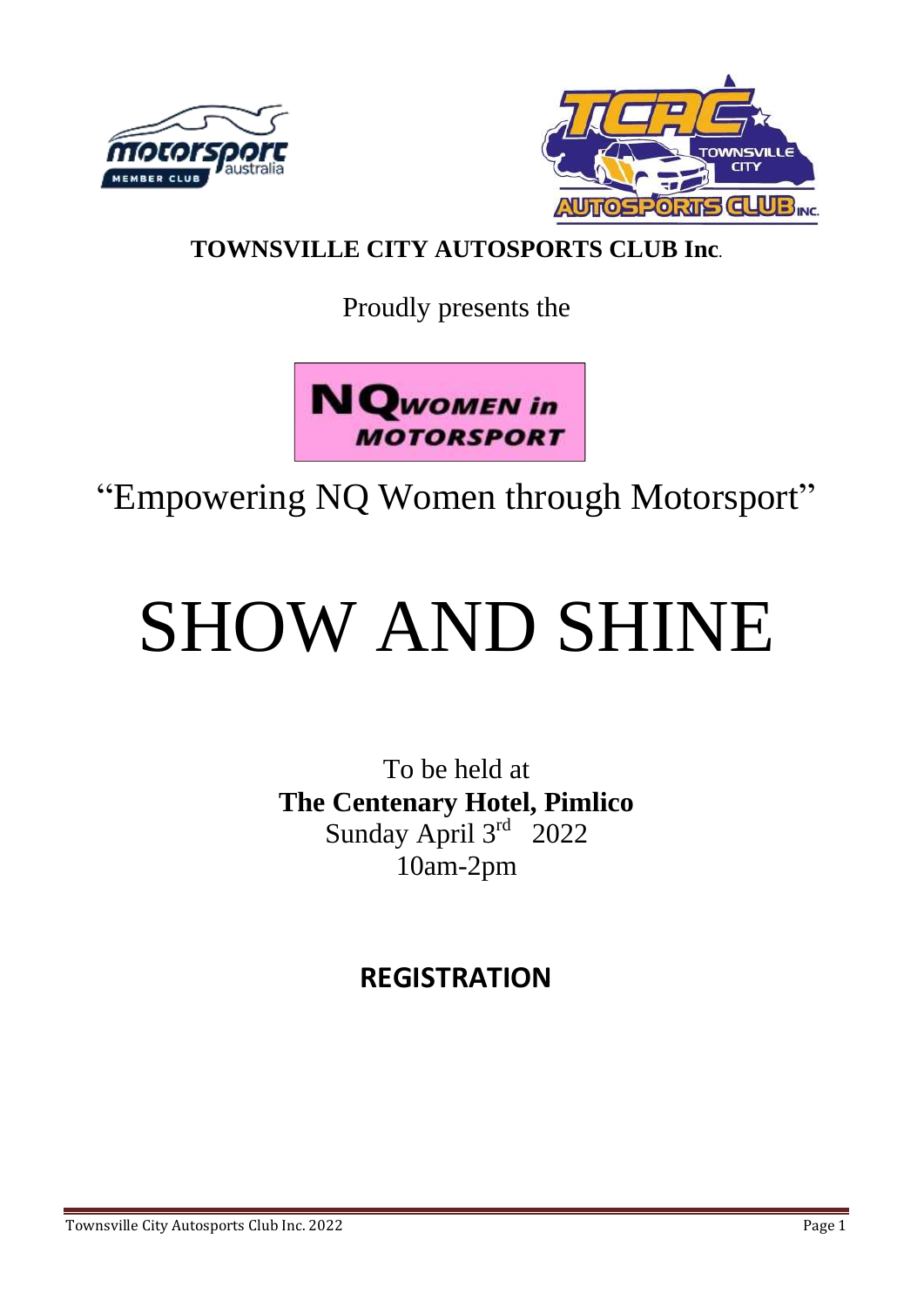## **EVENT SPONSORS**















## **EVENT PARTNERS**

**We give thanks to the Motorsport Australia affiliated clubs who have participated in the organisation of this event.** 

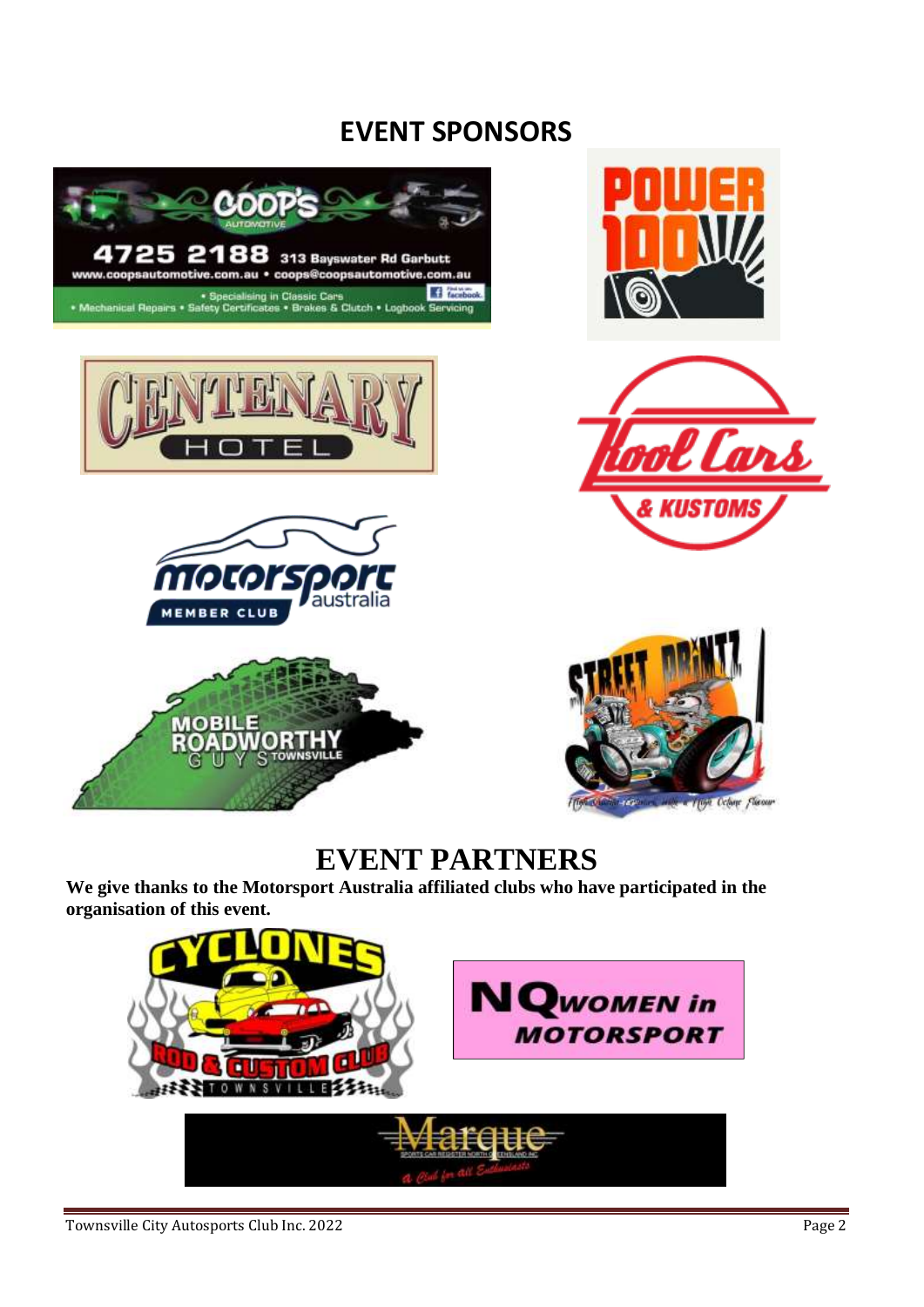#### **OVERVIEW**

This event is the first in a series of events held by the **Townsville City Autosports Club** in partnership with **Marque Sports Club Register NQ** under the **'Empowering NQ women through Motorsport'** initiative.

This initiative aims at attracting women and girls from across North Queensland to join and actively participate in the NQ Motorsport Community whether it is racing, as a motorsport enthusiast/supporter, or Organiser/Volunteer. We will promote the path to building women and girl's confidence and driving/organising experience through participation in Motorsport activities. These skills are transferable into everyday life.

#### **FORMAT OF EVENT**

This event is a 'Show and Shine' that will include judging of the presentation of the vehicles.

Registration forms will be open for application from the  $6<sup>th</sup>$  March 2022. Entries will be decided on a first in for each class until that class is full. Once you have been offered a place you will be required to make payment. Any entries offered but not paid by  $20<sup>th</sup>$  March will be reallocated to the next in line for that class. If any class is not filled the places will be offered to the next in line.

#### CLASSES

| 1. Best presented Hot Rod                | 5 entries  |
|------------------------------------------|------------|
| 2. Best presented Classic car (pre 1991) | 10 entries |
| 3. Best presented Modern car (post1991)  | 5 entries  |
| 4. Best presented Rally/Race car         | 5 entries  |
| 5. Best presented club competition car   | 5 entries  |
| 6. Best presented motorcycle             | 5 entries  |

A small number of sponsors have been approached to assist with the cost of the event. These sponsors are all female owned or partially female owned businesses who will be able to promote their business at the event as part of International Women's Day celebrations albeit a few weeks later.

Judges will choose their top 10 vehicles across the various classes. 'People's Choice' vote will be by gold coin donation. The Organisers will then collate the entries and a presentation will be made.

Proceeds from the Gold coin donation and any proceeds from the entries after costs will be donated to the women's charity Safe Nights Townsville which is managed by Soroptomist's Townsville.

#### **AWARDS**

There will be 10 awards of trophies donated by our sponsors.

| 1. Best presented Hot Rod                | 6. Encouragement Award                 |
|------------------------------------------|----------------------------------------|
| 2. Best presented Classic car (pre 1991) | 7. Best presented club competition car |
| 3. Best presented Modern car (post1991)  | 8. Centenary Publicans Choice          |
| 4. Best presented Rally/Race car         | 9. People's Choice                     |
| 5. Best presented Motorcycle             | 10. People's Choice                    |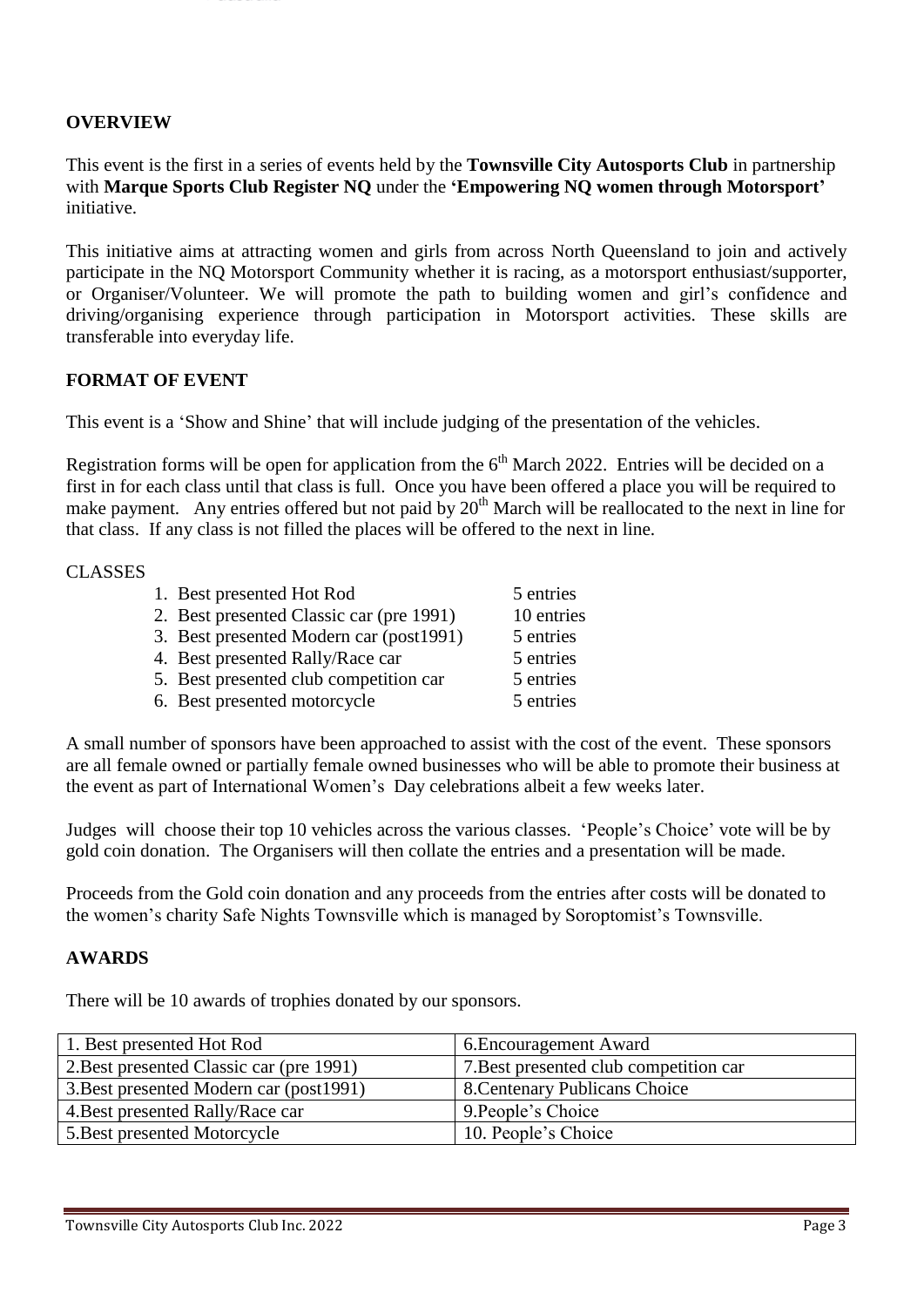#### **RISK MANAGEMENT AND COVID REQIREMENTS**

This Event will be conducted under and in accordance with Motorsport Australia OH&S, Safety 1<sup>st</sup> and Risk Management Policies. This Event will be conducted under and in accordance with any and all of the current Motorsport Australia COVID-19 Ready to Race strategy requirements, which can be found on the Motorsport Australia website at [www.motorsport.org.au. C](about:blank)ertain public, property, professional indemnity and personal accident insurance is provided by Motorsport Australia in relation to the event. Further details can be found in the Motorsport Australia Insurance Handbook, available at [www.motorsport.org.au.](about:blank) All Co Vid Requirements from Qld Health will be adhered to.

| <b>PERMIT NUMBER</b>    | 422/0603/01         | <b>EVENT TYPE</b>        | <b>SHOW AND SHINE</b> |
|-------------------------|---------------------|--------------------------|-----------------------|
| <b>EVENT START DATE</b> | Sunday 3 April 2022 | <b>EVENT FINISH DATE</b> | Sunday 3 April 2022   |
| <b>SET UP TIME</b>      | 9am                 | <b>PRESENTATIONS</b>     | 1.30 <sub>pm</sub>    |
| <b>START TIME</b>       | 10am                | <b>FINISH TIME</b>       | 2pm                   |
| <b>ENTRIES OPEN</b>     | March 6             | <b>ENTRIES CLOSE</b>     | when fully subscribed |
|                         |                     |                          |                       |

#### **CONDITIONS OF ENTRY**

- All entrants must be a current member of a Motorsport Australia affiliated club or apply for membership with their entry application.
- All entrants must abide by the requirements and decisions of the Organisers.
- All judging will beat the judge's discretion final and no correspondence entered into.

| <b>ENTRY FEES:</b> |                                                    | <b>MIN &amp; Max ENTRY:</b>                               | 30-35 vehicles |
|--------------------|----------------------------------------------------|-----------------------------------------------------------|----------------|
| \$20               | Motorsport affiliated club members Affiliated club | Clubs include TCAC, Marque, Cyclones and any other MA     |                |
| \$30               | Non club members                                   | This will include the cost of your membership application |                |

Entries will be accepted in the order received with payment.

- All entries must be on the official entry form.
- Entries may be refused if they do not meet requirements.
- **Entries to be sent to [nqwomeninmotorsport@gmail.com](mailto:nqwomeninmotorsport@gmail.com)**

#### **OTHER CONDITIONS**

**Abandonment -** The organisers reserve the right to alter, postpone, abandon or cancel the event, subject to the provisions of the NCR of the current Motorsport Australia Manual. In the event of cancellation a refund of entry fee will be made.

**Banned Substances** -No Alcohol, drugs or other substances may be consumed within the vehicle display area.

|                              | ORGANISING CLUB/PROMOTER: TOWNSVILLE CITY AUTOSPORTS CLUB INC. |                             |  |
|------------------------------|----------------------------------------------------------------|-----------------------------|--|
| <b>EVENT ORGANISER</b>       | Laurna Love (TCAC Club President) MA Member ID 1063987         |                             |  |
|                              | License: Bronze Administrator                                  |                             |  |
| <b>EVENT COORDINATOR</b>     | Murray Sutherland (TCAC)                                       |                             |  |
|                              |                                                                |                             |  |
| <b>ORGANISING COMMITTEE:</b> | Kathy Martin (TCAC)                                            | Cherie Chun Tie (TCAC       |  |
|                              | Janette Johnson (TCAC)                                         | Bernadette Cooper(Cyclones) |  |
|                              | Jenna Wasley (TCAC)                                            | Murray Sutherland (TCAC)    |  |
|                              | Donna McCalman (Cyclones)                                      | Rebecca Miiler              |  |
| <b>ADDRESS:</b>              | http://www.tcac.com.au/                                        |                             |  |
|                              |                                                                |                             |  |
| <b>EMAIL:</b>                | townsvillecityautosportsclub@outlook.com                       |                             |  |
|                              | nqwomeninmotorsport@gmail.com                                  |                             |  |